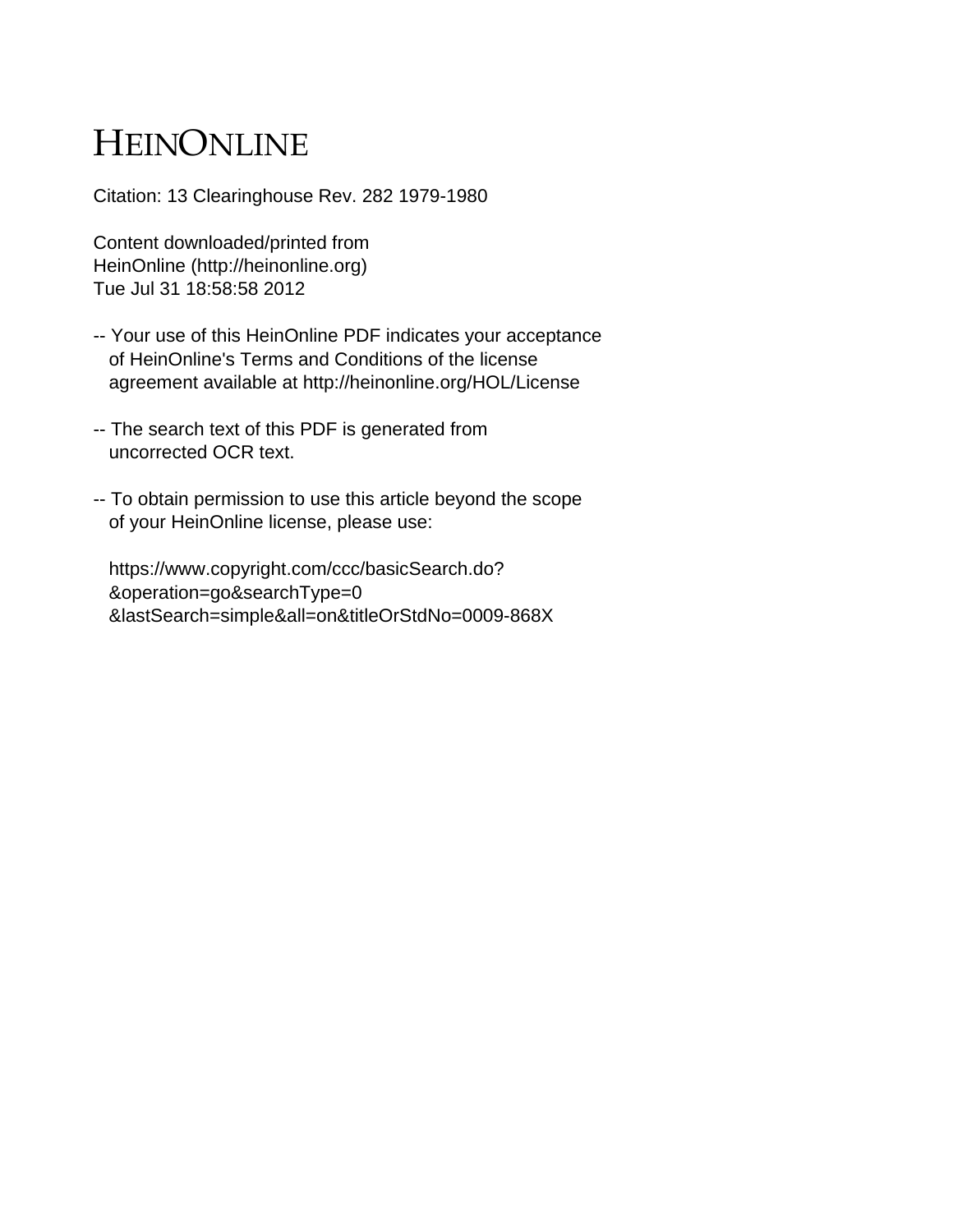to the development and maintenance of the jobs organizing movement itself. An organizing effort that demands WIN placement will be rebuffed **by** recipients who correctly perceive that WIN jobs are to be avoided, not embraced. Welfare recipients and their advocates must oppose the expansion of WIN-type jobs designed to enforce the work requirement.

When they are organized, welfare recipients can be a powerful force that even Congress must deal with, as the history of the welfare rights movement-for example, the repeal of Congress' attempt to "freeze" the rolls-so clearly revealed. Together with other unemployed and underemployed people, welfare recipients must demand permanent, well-paid positions that enable them to support their families comfortably. Moreover, the jobs movement must fight to prevent both governmental and private sector employers from using **PSE** positions or employment tax credits to displace currently employed workers to make room for recipients. The jobs movement must not participate in a strategy that simply shifts the compositon of the unemployment line or public assistance rolls, or undermines the gains won **by** those who are presently employed. Rather than allowing the unemployed and the employed to be pitted against one another, we must tailor the demand for employment so as to unite the struggles of these groups.

# **A SUMMARY OF ISSUES INVOLVING ATTORNEYS' FEES IN CIVIL RIGHTS CASES**

# by Anne Berkovitz\*

# **INTRODUCTION**

**A** surprising degree of confusion and inconsistency still surrounds the implementation of the Civil Rights Attorneys Fees Awards Act of **1976** as it amended 42 **U.S.C. §1988** more than two-and-one-half years after its enactment. The statute reads:

In any action or proceeding to enforce a provision of sections **1977, 1978, 1979, 1980,** and **1981** of the Revised Statutes (42 **U.S.C. §§1981, 1982, 1983, 1985, 1986) . .** . or in any civil action or proceeding, **by** or on behalf of the United States of America, to enforce, or charging a violation of, a provision of the United States Revenue Code, or title VI of the Civil Rights Act of 1964, the court, in its discretion, may allow the prevailing party, other than the United States, a reasonable attorney's fee as part of the costs.

In enacting the legislation, Congress was responding to the Supreme Court's decision in *Alyeska Pipeline Service Co. v. Wilderness Society'* which held that attorney's fees based on

Legal services attorneys are among those most affected **by** the Act and **by** the shifting court interpretations. Circumstances under which attorney's fees are granted or denied are being gradually delineated through case law interpreting section **1988.** This article presents an overview of the legislative history of the Act, as well as major court decisions under it, and a survey of other cases that have arisen under different statutory authorizations.<sup>2</sup> It is hoped that the article will clarify issues common to many claims for fees and thus assist legal services lawyers in anticipating litigation surrounding such claims.

**A** note of caution and explanation: this summary cannot and is not intended to take the place of in-depth research into fee award issues. What is provided here is merely a guide to some key issues and cases. In a field where case law is expanding at an accelerating rate, yet inconsistencies abound, this survey can, at best, alert practitioners to issues common to many claims for fees and to a few of the leading cases pertaining to these issues.

When the Civil Rights Attorneys Fees Awards Act of **1976** first went into effect, there were open questions as to whether "prevailing party" included defendants as well as plaintiffs, whether the Act was to apply retroactively to pending litigation, and whether states would be able to invoke eleventh amendment immunity against liability for attorneys' fees. Some of these issues were quickly resolved. The

**1.** 421 **U. S,** 240 **(1975).**

**<sup>\*</sup>** Law student, National Senior Citizens Law Center, **1636** W. 8th St., Suite 201, Los Angeles, **CA 90017, (213) 388- 1381.**

a plaintiff's role as a private attorney general could be awarded only where specifically authorized **by** Congress.

<sup>2.</sup> *In Alyeska. id.* at **260-261,** fn. **33,** the Supreme Court listed a total of **29** statutes which allow federal courts to award attorneys fees in certain suits.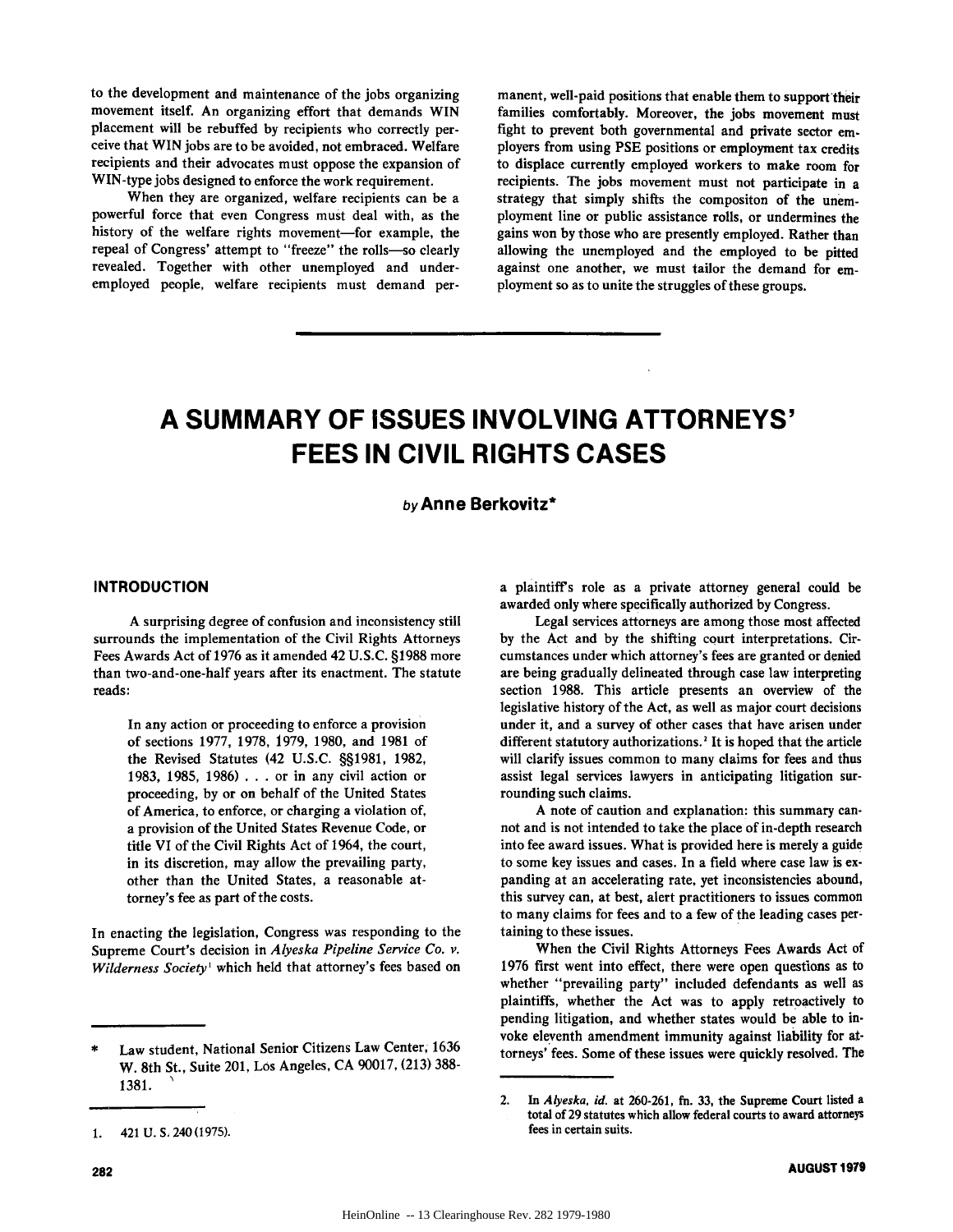eleventh amendment issue was disposed of **by** the Supreme Court in *Hutto v. Finney* last year.<sup>3</sup> The Court pointed out that the Act imposes attorneys' fees "as a part of the costs," and costs have traditionally been awarded without regard for the states' eleventh amendment immunity. The Court held that Congress was authorized to amend its definition of taxable **costs** and to include attorneys' fees as an item of costs. Previously, the Court had dealt with the eleventh amendment issue in *Fitzpatrick v. Bitzer*,<sup> $\cdot$ </sup> where it reasoned that, because the fourteenth amendment postdated the eleventh amendment, Congress had the power to override the eleventh amendment's strictures when acting pursuant to its authority under section five of the fourteenth. Taken together, the two rulings closed the door on any eleventh amendment-based argument against awards of attorneys' fees.

The question of the retroactivity of the Act was favorably resolved by virtue of the Act's legislative history<sup>5</sup> as well as **by** judicial interpretation of cases arising under similar statutes and under the Act itself.

**A** unamimous Supreme Court clarified the basis for retroactive application of attorneys' fees laws in *Bradley v. School Board of City of Richmond'* under section 718 of the Emergency School Aid Act, holding the law to be retroactive on the grounds that a court is to apply the law in effect at the time it renders its decision, unless doing so would result in manifest injustice or there is legislative history to the contrary.7 *Bradley* was deemed controlling in decisions based on section 402 of the Voting Rights Act<sup>8</sup> and, subsequently, on the Civil Rights Attorneys Fees Awards Act.'

The other "hot" issue at the time of the Act's passage was whether the term "prevailing party" encompassed prevailing defendants as well as prevailing plaintiffs.<sup>10</sup> Generally, the issue has been resolved in favor of maintenance of a "dual standard"<sup>11</sup> under which prevailing plaintiffs should receive fees as a matter of course, while prevailing defendants are eligible for fees only if plaintiffs are found to have brought suit vexatiously, for purposes of harassment, or otherwise in bad faith.

With these issues essentially settled, interpretation of the Civil Rights Attorneys Fees Awards Act has focused on new problem areas.

4. 427 U.S. 445, (1976).<br>5. See, e.g., statement by Rep. Robert Drinan, House co-sponsor and floor manager of S.2278: "This bill would apply to cases<br>pending on the date of enactment. It is the settled rule that a<br>change in statutory law is to be applied to cases in litigation." 122 CONG. REC. H. 12160 (Oct. 1, 1976).

- 7. *Id.* at **711.**
- 
- 8. *See* Torres v. Sachs, **538** F.2d 10 (2nd Cir. 1976). 9. *See supra* note **5.** *See also* Finney v. Hutto, 548 F.2d 740, 742 (8th Cir. 1977); Wharton v. Knefel, **562** F.2d **550, 557** (8th Cir. 1977). There are still marginal issues relating to retroactivity raised in cases under the Act depending on the status of proceedings at the time of the enactment, but, generally, retroactive application is accepted.
- 10. *See* Larson, *The Civil Rights Attorneys Fees Awards Act of 1976,* 10 CLEARINGHOUSE REVIEW 778 (January 1977), for full legislative and case law history.
- 11. This term was used by Rep. Drinan to describe the application of the "prevailing party" language. See 122 CONG. REC. H.<br>12160 (Oct. 1, 1976).

#### **AUGUST 1979**

#### **I. WHEN IS A PLAINTIFF DEEMED TO HAVE PREVAILED?**

The legislative history of the Act states that parties can be considered to have prevailed in litigation when they "vindicate rights through a consent judgment or without formally obtaining relief."<sup>12</sup> Courts have generally followed the mandate of Congress in awarding attorneys' fees under section 1988 to plaintiffs whose success in litigation is achieved by settlements prior to trial.<sup>13</sup> Yet the outcome is never totally predictable and different interpretations of plaintiffs' success or lack of it can be invoked.<sup>14</sup>

**A** similar level of flexibility was approved in an Eighth Circuit decision in which the court ruled that attorneys' fees for a claim which is reasonably calculated to advance the client's interest should not be denied solely because the claim did not provide the precise basis for the relief granted.<sup>15</sup>

Recently, the plaintiff in a Title VII suit who won a preliminary injunction but ultimately lost at the trial on the

**A** party need not win a full trial on the merits to be said to prevail, but the lawsuit must have resulted in or been the catalyst of a victory for the party or the class he represents. *E.g.,* Parham v. Southwestern Bell Telephone Co., 433 **F.2d** 421 (8th Cir. **1970).** Courts have uniformly followed this Congressional mandate and awarded attorney's terminated litigation by settlement prior to trial. *E.g.,* Brown'v. Culpepper, **559 F.2d** 274, **276- 77** (Sth Cir. **1977);** Howard v. Phelps, 443 F.Supp. 374, **376-77 (E.D.** La. **1978);** Hartmann v. Gaffney, 446 F.Supp. **809, 812 (D.** Minn. **1977);** Staff, 444 F.Supp. 981, 985-86 (E.D. Pa. 1977); Buckton v. **NCAA,** 436 F.Supp, **1258,** 1264-65 **(D.** Mass. **1977).** The settlement in this action clearly accomplished the goals of the suit, and therefore under controlling precedents plaintiffs are properly deemed "prevailing parties" for the meaning of **§1988.**

- 14. In Tobeluk v. Lind, **589 P.2d 873,** the Alaska Supreme Court upheld a denial of attorneys' fees after a settlement was reached in an action to compel provision of secondary schools in local native communities. The court anayized the settlement as being a political resolution, with no showing that it resulted from the lawsuit or that plaintiffs would have prevailed had the suit gone to trial.
- **15.** Brown v. Bathke, **588 F.2d** 634, **637** (8th Cir. **1978).** In a footnote, the court also related its holding to computation of fees:

The mechanical division of claimed hours into those expended on issues on which the plaintiff on which the plaintiff did not, with compensation given only for the former, ignores the interrelated nature of many prevailing and non-prevailing claims. **588 F.2d,** at **637,** fn. **5.**

*But see* Nadeau v. Helgemoe, **581 F.2d 275** (1st Cir. **1978),** for the opposite proposition.

<sup>3. 437</sup> U.S. 678 (1978).

<sup>6. 416</sup> U.S. 696 (1974).

<sup>12.</sup> **S.** Rep. No. 94-1011, 94th Cong. **2d** Sess. **5 (1976),** *reprinted in* **[1976] 5 U.S. CODE CONG. & AD. NEWS, 5902, 5912;** H.R. Rep. No. 94-1558, 94th Cong. **2d** Sess., **7, 8 (1976).**

**<sup>13.</sup>** *See* McManama **v.** Lukhard, 464 F.Supp. **38,** 41 (W.D. Va. **1978):**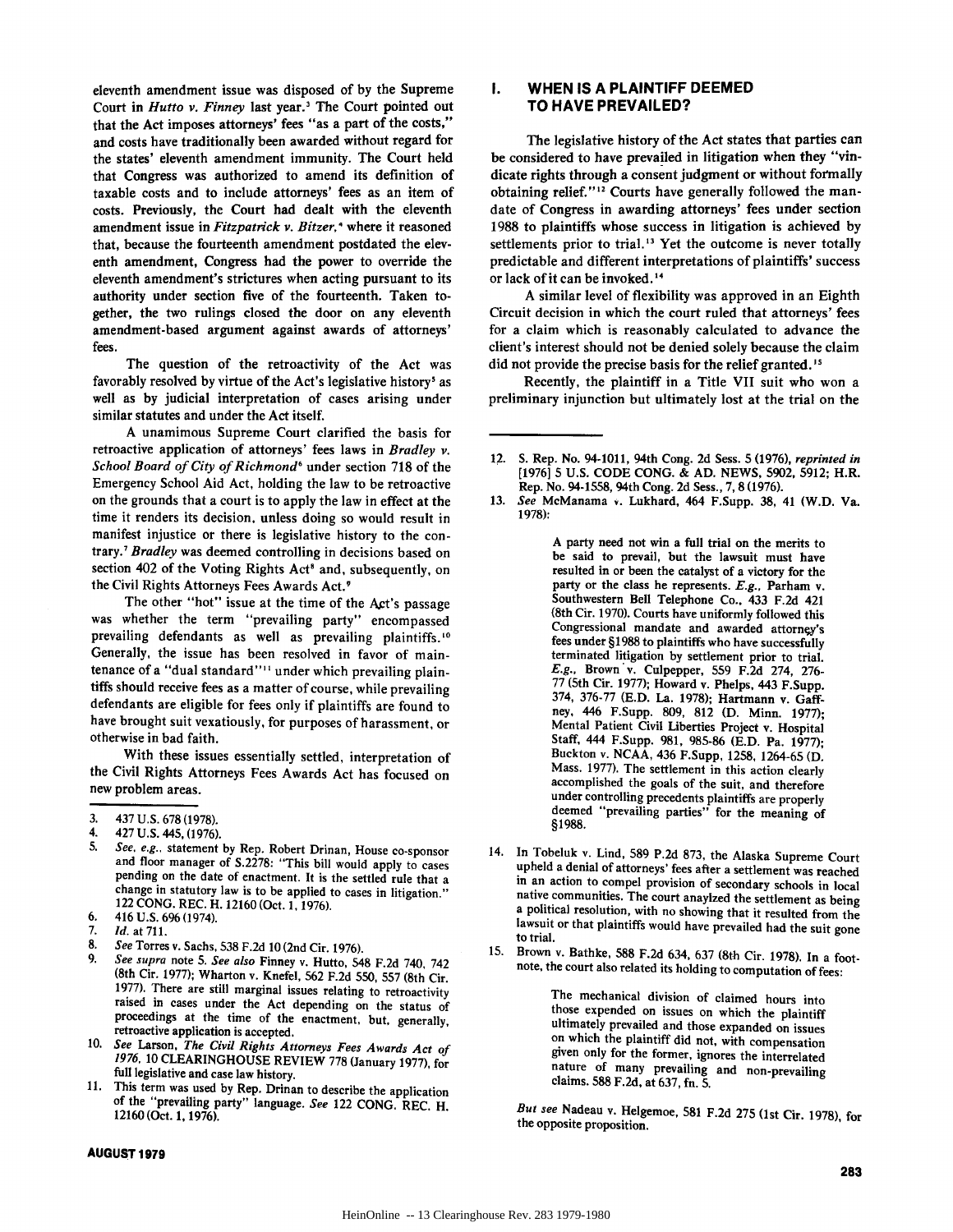merits was awarded attorneys' fees up through the entry of the injunction, pursuant to 42 **U.S.C.** §2000e-5(k). **<sup>16</sup>**

In a prisoners' civil rights action, a court found that success on "any significant issue" which achieves some benefit which had been sought is sufficient to consider the plaintiffs prevailing parties.<sup>17</sup> Also, settlement by voluntary agreement following filing of an action to enjoin unconstitutionally composed jury lists has been held to meet the requirement for a "prevailing party" and hence entitlement to attorneys' fees under the Act.<sup>18</sup> Furthermore, where the lawsuit functions as a "catalyst" which prompts defendants to take action to meet plaintiffs' claim, courts have awarded fees in a series of employment discrimination cases.<sup>19</sup> Fees have also been granted to plaintiffs who ultimately prevailed at the administrative level. **°**

Cases have also focused on preliminary injunctions as they create a "prevailing" plaintiff. In one case, issuance of a preliminary injunction was held to be the "critical step," procuring all the relief desired.<sup>21</sup>

- **16.** Smith v. University of North Carolina, No. **C-76-362-D** (M.D. **N.C.** 1979), *reported at* **13** CLEARINGHOUSE REV. **29** (May 1979). In that case the court relied principally on Van Hoomissen v. Xerox Corp., 503 F.2d 1131 (9th Cir. 1974), and held that the term "prevailing party" includes a party who has prevailed on a procedural motion that is "sufficiently significant and discrete to be treated as a separate unit." The court noted that a preliminary injunction is an extraordinary remedy designed to prevent irreparable injury to the parties pending the outcome of litigation, and that the decision to grant or deny a preliminary injunction often determines the practical outcome of a case. Here, where plaintiff was ordered to be retained in her job pending the outcome of litigation, the court held that the preliminary injunction met the standard, and fees of \$8,600 were awarded. The court warned, however, that not every procedural motion will be compensated and that to make an award prior to decision on the merits could result in an unfair tactical advantage to one side. The court further took note of cases where interim awards were made subject to return in the event of reversal.
- 17. Nadeau v. Helgemoe, **581** F.2d **275** (1st Cir. 1978).
- 18. Brown v. Culpepper, **559** F.2d 274, 276 (5th Cir. 1977), *reh. den.* **561** F.2d 1177.
- 19. Fischer v. Adams, **572** F.2d 406 (1st Cir. 1978), *citing* Parham v. Southwestern Bell Telephone Co., 433 F.2d 421 (8th Cir. 1970); Drew v. Liberty Mutual Insurance Co., 480 F.2d 69 (5th Cir.<br>1970). cert. den. 417 U.S. 935. What constitutes such a "catalyst," however, is a factual and legal determination on which courts vary. In Nadeau v. Helgemoe, **581** F.2d **275** (1st Cir. 1978), the court discussed at some length the cases involving such determinations, and the fact that the granting of fees may depend on whether the court finds that litigation brought about the changes or whether defendants made the changes irrespective of the litigation.
- 20. In Johnson v. U.S., 554 F.2d 632 (4th Cir. 1977), the court awarded fees to a plaintiff who brought suit after being unsuccessful in his administrative claim for employment discrimination. On remand, he prevailed in an administrative hearing and the court granted an award of fees, pointing out, however, that it was not reaching the question of whether a prevailing party would be entitled to attorneys' fees for representation in an administrative proceeding which took place entirely independent of or prior to an action in the district court. *See. also.* Foster v. Boorstein, **561** F.2d 340 (D.C. Cir 1977).
- 21. Yablonski v. United Mine Workers, 466 F.2d 424, 431 (D.C. Cir 1972): "Effectiveness in terms of practical results should be the key to deciding which one party has prevailed over the other." *See also supra* note **15.**

The fact that a plaintiff prevails on a nonconstitutional (statutory) ground after raising a constitutional issue does not preclude an award of attorneys' fees, according to rulings in numerous cases. One court explained:

It is often difficult to characterize claims one way or the other, particularly when the claims are constitutional ones which the court deliberately chose not to reach. Under such circumstances, it would seem to be manifestly unfair to penalize plaintiffs who couple their constitutional claims with meritorious nonconstitutional claims, and who thereby facilitate the federal policy of avoiding unnecessary constitutional decisionmaking, **by** flatly refusing any compensation for claims not reached because, as to those claims, they have not "prevailed".<sup>22</sup>

Where the plaintiffs prevail only upon a pendent nonconstitutional statutory claim, the district court must determine first that the constitutional claim is substantial and that the successful pendent claim arose from the same nucleus of facts. Once this analysis is made, the legislative history of the Act supports the awarding of fees under such circumstances.<sup>23</sup>

An effort to limit attorneys' fees to the work performed only on issues on which plaintiffs were successful has been suggested in some cases.<sup>24</sup>

# **II. COMPENSATION FOR TIME SPENT ESTABLISHING FEE CLAIMS**

Whether the process of seeking fees and establishing claims under the Civil Rights Attorneys Fees Awards Act is itself compensable under the Act continues to be litigated as part of section **1988** actions and appeals. Cases in several circuits have supported such claims; however, defendants continue to argue that civil rights attorneys should be compensated only for time spent in their client's behalf, not in seeking fees.

Decisions negating these assertions have been based on the following grounds:

- **A.** The very purpose of the Fees Awards Act would be contradicted and frustrated **by** refusal to compensate an ottorney for time reasonably spent establishing and negotiating his rightful claim to a fee. **2**
- 22. Brown v. Bathke, **588 F.2d** 634, **637** (8th Cir. **1978).** *See also* Southeast Legal Defense Group v. Adams, 436 F.Supp. **891, 895 (D.** Ore. **1977);** Kimbrough v. Arkansas Activities Association, 574 **F.2d** 423 (8th Cir. **1978).**
- **23.** Lund v. Affleck. **587 F.2d 75, 76-77** (1st Cir. **1978),** *citing H.* Rep. No. **1558,** 94th Cong., **2d** Sess. 4, n.7 **(1976), [1976] U.S. CODE** CONG. **& AD. NEWS 5908, 5911.** *See also* La Raza Unida of Southern Alameda County v. Volpe, 440 F.Supp. 904 **(N.D.** Cal. **1977);** Kimbrough v. Arkansas Activities Association, 574 **F.2d** 423 (8th Cir. **1978);** White v. Beal, 447 F.Supp. **788 (E.D.** Pa. **1978).**
- 24. Nadeau v. Helgemoe, **581 F.2d 275** (1st Cir. **1978).**
- **25.** Lund v. Affleck, **587 F.2d 75, 77** (1st Cir. **1978):** "It would be inconsistent with the purpose of the Fees Act to dilute a fees award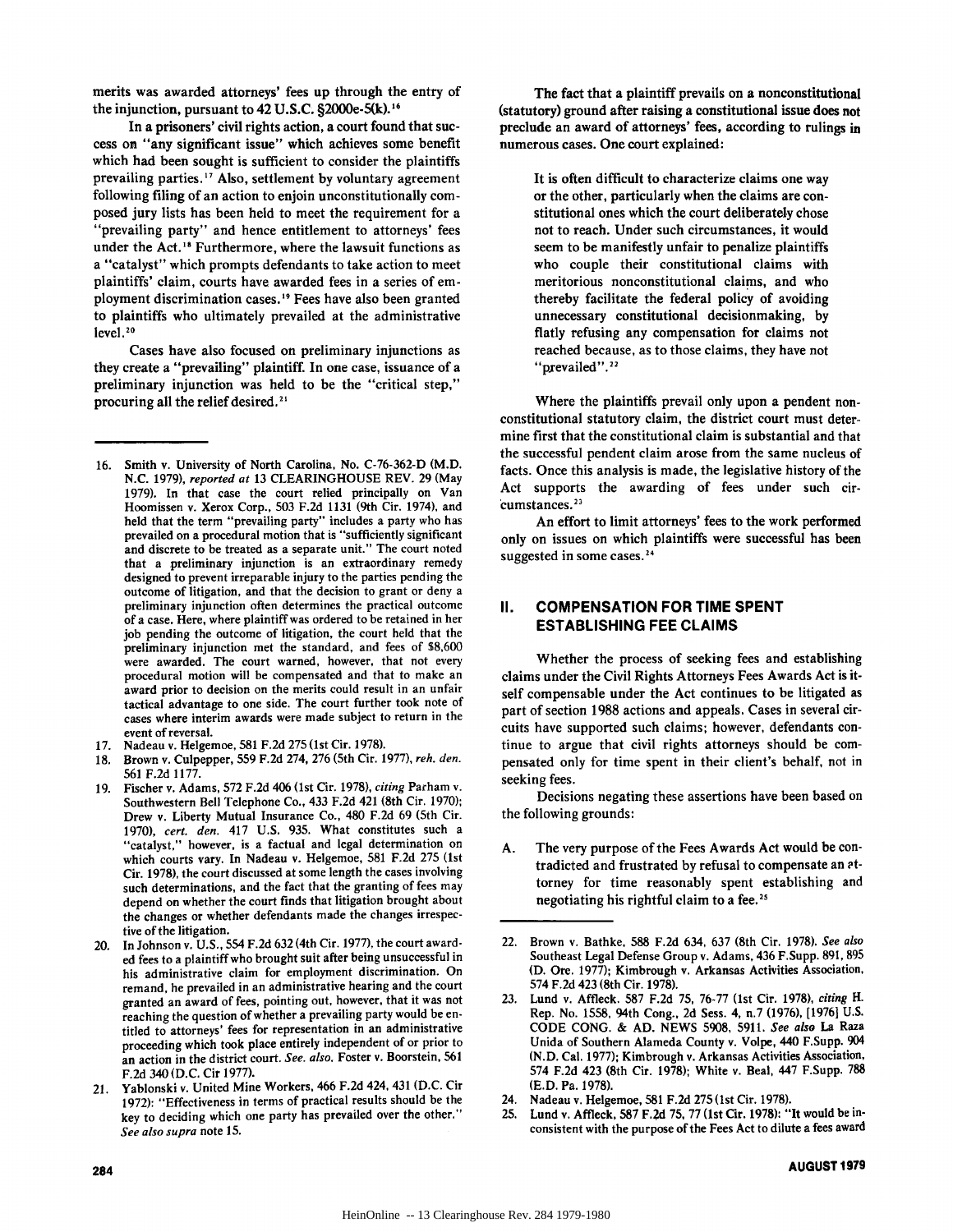- B. Failure to compensate an attorney for time required to litigate his claim would effectively reduce his rate for all hours spent on the case.<sup>26</sup>
- **C.** Time spent **by** attorneys for prevailing plaintiffs in establishing their entitlement to a fee award under the Act is itself compensable under the Act. Very recently, the Second Circuit spoke emphatically to that point; it overruled a district court decision which had deducted from the fee award the number of hours devoted to seeking an award of attorneys' fees on the basis that such hours were spent solely for the attorneys' benefit and did not benefit the plaintiffs.<sup>27</sup>
- **D.** One court indicated that compensation would not be granted for attorney time spent in pursuit of fee claims if the claims were "exorbitant" or consumed "unreasonable" amounts of time.<sup>28</sup>

# **III. JUDICIAL DISCRETION IN SETTING AWARDS**

[T]he court, in its discretion, may allow the prevailing party **. . .** a reasonable attorney's fee as part of the costs.

That the discretionary power rests with the trial court is long-established law, but the extent of discretionary range has been interpreted differently in a variety of cases and jurisdictions.

Congressional intent as to fee determination has been weighed **by** the First Circuit:

Such a result would not comport with the purpose behind most statutory fee authorizations, *viz,* the encouragement of attorneys to represent indigent clients and to act as private attorneys general in vindicating congressional policies.

*Gagne* was brought **by** an **AFDC** recipient challenging procedure for computing benefits. It was resolved **by** consent

judgment. **28.** Lund v. Affleck, **587 F.2d 75, 77** (1st Cir. **1978):** "On the other hand, if the attorney's initial claims are exorbitant, or the time spent advancing them unreasonable, the district court should refuse the further compensation."

The Act's legislative history leaves no doubt that Congress intended not only that fees be adequate enough to "attract competent counsel" but "that the amount. **. .** [would] be governed **by** the same standards which prevail in other types of equally complex Federal litigation such as antitrust cases."<sup>29</sup>

As for the factors to be generally considered in determining reasonable fees for counsel, a list of 12 criteria enumerated in a 1974 Fifth Circuit case was cited approvingly in the legislative history of the Act.30 The list has become standard in every attorneys' fee case, but courts have exercised considerable leeway in the application of the factors under the circumstances of each particular **case."** The list also does not indicate how a district court is to use the various factors or how a court is to attach a relative weight to the different factors in determining an award of fees.<sup>32</sup> What is required of the trial court, however, is a disclosure of the basis upon which the fee award was determined, so that meaningful review can be given, and a showing that the award reflects consideration, at least, of the *Johnson* points.<sup>33</sup>

In setting priorities among the itemized factors, at least one court has more specifically defined some of the criteria, citing "complexity or risk of loss on the legal issues and benefit to the clients."<sup>34</sup> And one court specifically opted to downgrade the element of "undesirability of the case" in an **AFDC** challenge brought **by** legal aid attorneys:

Moreover, as a legal aid society charged with the obligation to take some of the work which other attorneys might find unattractive, the attorneys may accept such cases without the risk of diminishing their reputation with the community.<sup>35</sup>

In considering the factor of the results obtained, one court specified that, even if the plaintiff's success did not result in "significant" advances, that factor should not be given such weight as to reduce below a reasonable level the **at**torneys' fees granted to the prevailing plaintiff.<sup>36</sup>

- 
- 
- Murray Envelope Corp., 553 F.2d 881 (5th Cir. 1977).<br>
33. Johnson v. Georgia Highway Express, Inc., 488 F.2d 714 (5th<br>
Cir. 1974); Wolf v. Frank, 555 F.2d 1213, 1219 (5th Cir. 1977).<br>
34. City of Detroit v. Grinnell Corp.,
- **35.** McManama v. Lukhard, 464 F.Supp. **38,43** (W.D. Va. **1978). 36.** Brown v. Bathke, **588 F.2d 637** (8th Cir **1978).**
- 

**by** refusing to compensate the attorney for the time reasonably spent in establishing and negotiating his rightful claim to the fee. *See* Souza v. Southworth, 564 **F.2d 609,** 614, (1st Cir.1977)." *See also* a more recent decision: Weisenberger v. Huecker, **<sup>593</sup>**

<sup>26.</sup> Prandini v. National Tea Co., 585 F.2d 47, 53 (3rd Cir. 1978):<br>"If an attorney is required to expend time litigating his fee<br>claim, yet may not be compensated for that time, the attorney's<br>effective rate for all the ho

correspondingly decreased."<br>Gagne v. Maher, 594 F.2d 336, 343-344 (2nd Cir. 1979), rev g **27.** Gagne v. Maher, 594 **F.2d 336,** 343-344 (2nd Cir. **1979),** *revg* 455 F.Supp 1344 **(D.** Conn. **1978).** The circuit court relied on *Prandini:*

**If** an attorney is required to expend time litigating his fee claim, yet may not be compensated for that time, the attorney's effective rate for all the hours expended on the case will be correspondingly decreased. \*\*\*

<sup>29.</sup> King v. Greenblatt, 560 F.2d 1024, 1026 (1st Cir. 1977).<br>30. Johnson v. Georgia Highway Express, Inc., 488 F.2d 714 (5th<br>Cir. 1974), *cited in* S.Rep. No. 1011. 94th Cong., 2d Sess., 6, in<br>[1976] U.S. CODE CONG. & AD. nature of the professional relationship with the client; and awards in similar cases.

**<sup>31.</sup>** *See, e.g..* Stanford Daily v. Zurcher, 64 F.R.D. **680 (N.D.** Cal. 1974).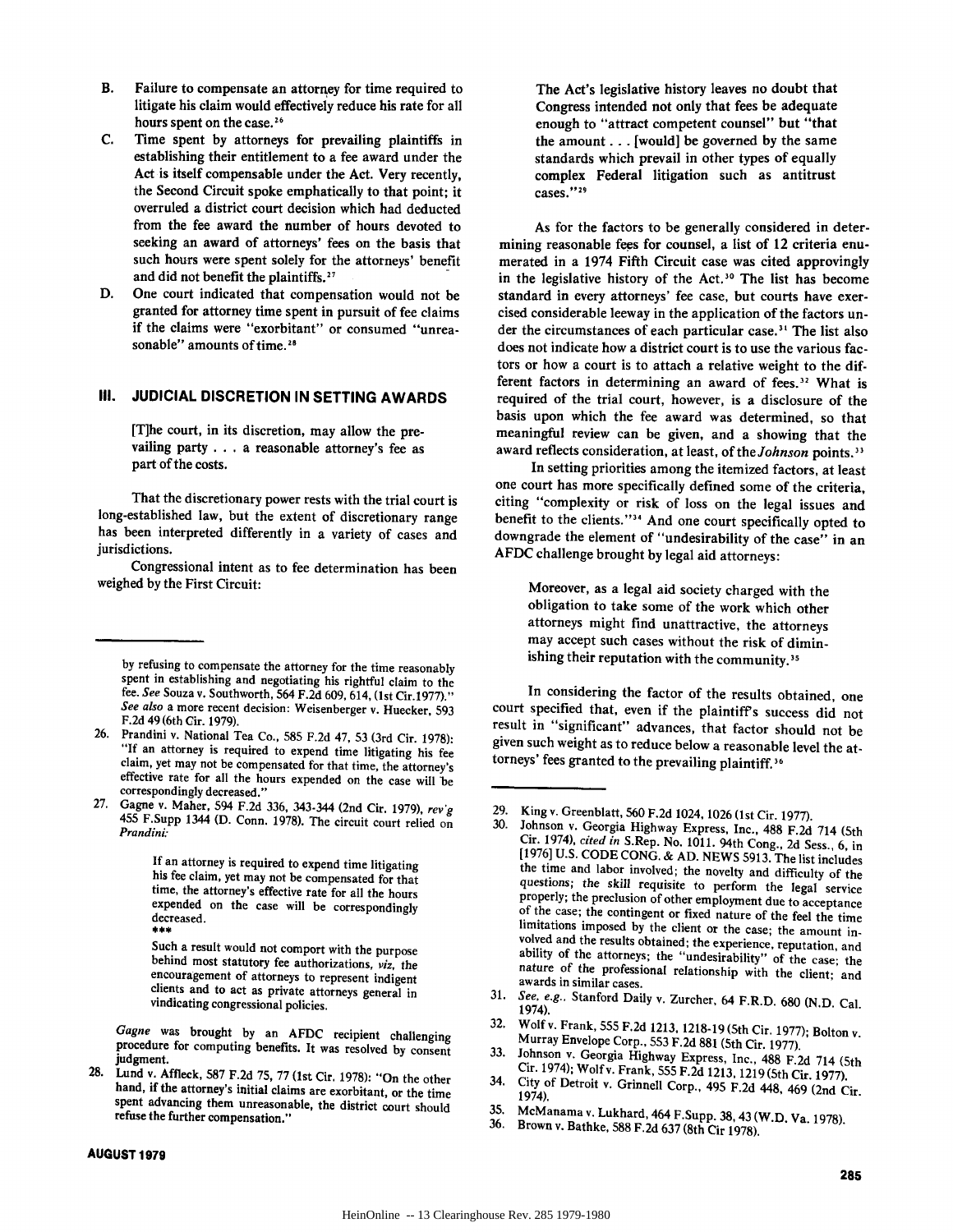Generally, courts seem to come down on the side of caution and frugality in fee computations. One court backed up its fiscal conservatism **by** invoking a 26-year-old cautioriary note concerning the "duty" to resist "succumbing to the natural tendency of vicarious generosity in awarding attorney's fees out of state funds."37

# **IV. FEES FOR LEGAL SERVICES: HOW POVERTY LAWYERS FARE UNDER THE ACT**

That fees should be awarded to legal services attorneys on the same basis as to private attorneys under the Civil Rights Attorneys Fees Awards Act of **1976** has been affirmed in numerous cases.<sup>38</sup> There are threshold issues, however, that are consistently raised when defendants make an effort to bar, or to keep to a minimum, payments of fees to legal services counsel. Some have been overwhelmingly rejected as contradictory to the essential purpose of the Act, yet they reappear in slightly altered guise in new cases. Others have found limited support in some courts and continue to bedevil legal services attorneys in their claims for attorneys' fees.

Attorneys' fees motions can be expected to be resisted on some or all of the following bases.

#### **A. Clients Are Not Charged a Fee by Legal Services Attorneys**

Courts have consistently held that attorneys' fees in civil rights cases may be awarded regardless of whether the client is charged a fee **by** the attorney.39

Sometimes the argument is turned around and focuses on the client rather than the attorney---that the client has not sufficiently shown that he or she is unable to pay a fee. This line of reasoning has been found incompatible with the Act.<sup>40</sup>

#### **B. Fees for Legal Services Attorneys Should Be Scaled to Their Salary Rates**

The argument that fees going to legal services and public interest counsel should be keyed to the attorneys' salaries has been used to keep court-awarded fees to a minimum, well below what would have been awarded to private counsel.

One court construed the Attorneys Fees Awards Act as having been designed to encourage private attorneys to represent indigent plaintiffs with legitimate civil rights claims, and thus not requiring that legal services attorneys be compensated at the same rates as private counsel, but rather at a rate based on their own hourly salaries.<sup>41</sup> In some instances, however, courts have found that the Act is to be applied with little or no reference to salaries of organizational counsel. The First Circuit has stated that "[aittorneys fees are, of course, to be awarded to attorneys employed **by** a public interest firm or organization on the same basis as to a private practitioner."42

The Third Circuit, however, indicated that it would give some consideration to a salary-based, lower-fee rationale: "While a **LSC** attorney salary need not be ignored **by** the trial court, neither should it serve as the polestar for fixing a reasonable hourly rate of compensation."<sup>43</sup>

The Second Circuit awarded attorneys' fees under the Voting Rights Act to a publicly financed legal services organization over defendants' argument that the allowable measure of fees should be reduced. The court disagreed: "Application of the provision to furnish full recompense for the value of services in successful litigation helps assure the

**<sup>37.</sup>** Fitzpatrick v. Bitzer, 455 F.Supp. **1338,** 1344 **(D.** Conn. **1978),** *citing* Twentieth Century Fox Film Corp. v. Brookside Theatre Corp., 194 **F.2d** 846, **859** (8th Cir. **1952).** In *Fitzpatrick,* the district court, in reconsidering the attorney's fees issue following the **1976** Supreme Court decision *(Fitzpatrick v. Bitzer,* 427 **U.S.** 445, **96** S.Ct. **2666,** 49 **L.Ed.2d** 614) was willing to grant a **15** percent add-on, plus an increase in hourly rates "considering the inflationary pressures which increased the attorney's overhead and expert testimony concerning prevailing hourly rates." 455 F.Supp. at 1343.

**<sup>38.</sup>** In McManama v. Lukhard, 464 F.Supp. **38,** 41-42 (W.D. Va. **1978),** the court enumerated cases where "in applying the **1976** amendments to **§1988,** courts have universally granted attorney's fees to plaintiffs represented **by** both public interest organizations and legal services projects." *See* Mid-Hudson Legal Services, Inc. v. **G. & U.,** Inc., **518 F.2d** 34 **(2d** Cir. **1978);** Walston v. School Board, **566 F.2d** 1201 **(4th** Cir. **1977) (NAACP** Legal Defense Fund); Reynolds v. Abbeyville County School District, 554 **F.2d 638,** 644 (4th Cir. **1977) (ACLU); NAACP** v. Bell, 448 F.Supp. 1164 **(D. D.C. 1978);** Willett v. Chester Water Authority, 447 F.Supp. **967 (E.D.** Pa. **1978)** (legal services); White v. Beal, 447 F. Supp **788, 795 (E.D.** Pa. **1978)** (legal services); Alsager **v.** District Court, 447 F.Supp. **572, 576-78 (S.D.** Iowa **1977) (ACLU);** Card v, Dempsey, 446 F.Supp. 942, 944-45 **(E.D.** Mich. **1978)** (legal services); Howard v. Phelps, 443 F.Supp. 374 **(E.D.** La. **1978)** (legal services).

**<sup>39.</sup>** Fitzpatrick v. Bitzer, 455 F.Supp. **1338,** 1341 **(D.** Conn. **1978);** Torres v. Sachs, **538 F.2d 10, 13** (2nd Cir. **1976);** Fairley v. Patterson, 493 **F.2d 598, 606** (5th Cir. 1974); Jordan v. Fusari, **496 F.2d** 646, 649 (2nd Cir. 1974). In *Fitzpatrick* the court found that the fact that the suit was initiated **by** the Connecticut Civil Liberties Union **(CCLU)** was not material, and added that "it cannot be assumed, merely from the participation of

the **CCLU,** that the plaintiffs are indigent." *Fitzpatrick, supra* at 1341, fn. **1.**

<sup>40.</sup> Gore v. Turner, **563 F.2d 159** (5th Cir. **1977).** The court held that the district court could not refuse to award a reasonable attorney's fee merely because a civil rights complainant did not prove that she was unable to pay a fee. *See also* Bunn v. Central Realty of Louisiana, **592 F.2d 881, 892** (5th Cir. **1979),** where the plaintiff's ability to pay her own attorney's fees was deemed not to constitute a "special circumstance" that would prohibit an award of attorney's fees under the Act.

<sup>41.</sup> Alsager v. District Court of Polk County, Iowa, 447 F.Supp. **572, 577 (S.D.** Iowa **1977).** The *Alsager* court's formula for computing the **ACLU** attorneys' fees according to their salaries has recently been called into question in another Iowa case, Gunther v. Iowa State Men's Reformatory, 466 F.Supp. **367 (N.D.** Iowa **1979).** The court pointed out that compensation according to salaries does not take into consideration legal services agency overhead costs and salaries of support personnel, which are routinely included in privately retained attorney's fees.

<sup>42.</sup> Reynolds v. Coomey, **567 F.2d 1166, 1167** (1st Cir. **1978).** *See also* Stanford Daily v. Zurcher, 64 F.R.D. **680 (N.D.** Cal. 1974); Swann v. Charlotte-Mecklenberg Board of Education, **66** F.R.D. 484 (W.D. **N.C. 1975).**

<sup>43.</sup> Rodriguez v. Taylor, **569 F.2d 1231,** 1248 **(3rd** Cir. **1977).**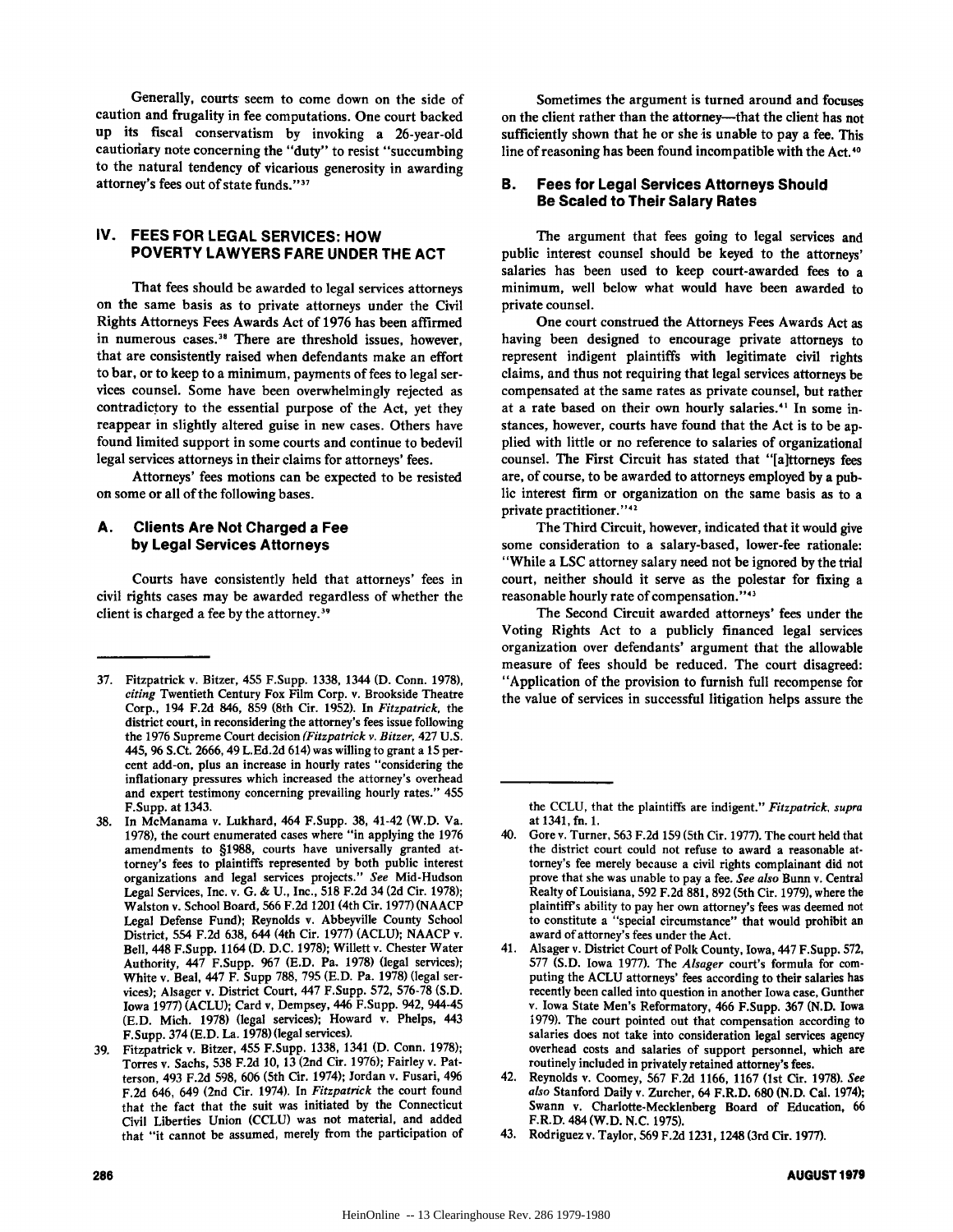continued availability of the services to those most in need of assistance."<sup>44</sup>

In two Pennsylvania cases, fees were awarded to public interest groups at the same rate as for any other attorneys' services.<sup>45</sup> Furthermore, in one of those cases, the court specifically rejected the suggestion that fees should be diminished because one attorney involved in the suit was on retainer as a consultant to the office of general counsel of a civil rights organization and was employed as a law school teacher.4 " But in a Virginia case, the court indicated that **by** the very nature of their work, legal services might not be entitled to equal fees with private practitioners.<sup>47</sup>

### **C. Legal Services May Not Accept Fee-Generating Cases**

Opponents have also suggested that the Legal Services Corporation Act prohibits legal services attorneys from accepting fee-generating cases, and therefore, from accepting fees. This argument was dealt with recently **by** the Third Circuit; the court pointed out that the Act permits the Legal Services Corporation to make exceptions to this provision and noted that **LSC** has adopted regulations relating to the acceptance of fee-generating cases.<sup>48</sup> The court drew on the legislative history of the Act to explain congressional intent: "It is intended that the amount. offees awarded under **S. 2278** be governed **by** the same standards which prevail in other types of equally complex federal litigation such as antitrust cases and not be reduced because the rights involved may be non-pecuniary in nature."<sup>49</sup>

Since then, the First Circuit has definitvely answered in the affirmative that legal services organizations have the right to receive fees. **A** series of rulings flatly stated that legal services programs may recover fees under the Civil Rights Attorneys Fees Awards Act of **1976** on the same basis as private counsel.<sup>50</sup>

- 45. White v. Beal, 447 F.Supp. **788 (E.D.** Pa. **1977);** Commonwealth of Pennsylvania v. O'Neill, 431 F.Supp. **700 (E.D.** Pa. **1977).**
- 46. Commonwealth of Pennsylvania **(.** O'Neill, 431 F.Supp. **700 706,** fn.11 **(E.D.** Pa. **1977).**
- 47. McManama v. Lukhard, 464 F.Supp. **38,43** (W.D. Va. **1978).**
- 48. Legal Services Corporation Regulations §1609.4. Among other things, the regulations allow acceptance of fee-generating cases **of** the type that private attorneys in the area ordinarily do not accept, or do not accept without prepayment of a fee. The regulations also allow acceptance of a case where recovery of damages is not the principal object and the request for damages is merely ancillary 'to an action for equitable or other nonpecuniary relief.
- 49. Rodriguez v. Taylor, **569 F.2d 1231,** 1249 (3rd Cir. **1977),** *cert. den.* **98 S.Ct.** 2254, *citing* **S.** REP. **NO.** 94-1011, 94th Cong., **2d** Sess. **6,** *reprinted in* **11976] U.S. CODE CONG. & AD. NEWS, 5913.**
- **50.** Lund **(.** Affleck, **587 F.2d 75, 76** (1st Cir. **1978);** Perez **v.** Rodriguez Bou, **575 F.2d** 21, 24 (1st Cir. **1978);** Reynolds v. Coomey, **567 F.2d 1166, 1167 (1** st Cir. **1978).**

#### **AUGUST,1979**

# **D. Legal Services Are Publicly Funded and Do Not Need Revenue from Fees for Their Operations**

To advance this argument, reference is generally made to the basic purpose of the Civil Rights Attorneys Fees Awards Act: encouraging the institution of meritorious lawsuits which, due to economic considerations, would not be brought if attorneys' fees could not be assessed against a defendant. Legal services agencies, the argument runs, are not restricted **by** such economic considerations because of the nature of their funding.

The countervailing reasoning most generally accepted **by** the courts relies on the finite quality of even the most adequately funded legal services budget. Legal services organizations must be cautious in their expenditure of financial and work force resources for maximum effectiveness and coverage.

The Third Circuit has spoken clearly on this point, stating that legal services organizations often must ration their limited financial and manpower resources. "There are no persuasive logical or policy reasons why awards of fees to legal services organizations in particular cases cannot complement the base funding of such groups.'

In a very recent ruling, the very fact that legal services programs are obligated to represent all the poor and reimbursement is "completely contingent on success" was deemed to be a cause for a more liberal application of the considerations guiding a court in awarding a fee. $52$ 

But public funding can loom as a problem for legal services attorneys in bids for attorneys' fees. The Second Circuit has declared it is "appropriate" for a district court to consider the factor of federal funding in its computation of a discretionary attorneys' fee award.<sup>53</sup>

In at least one case, a fee award to a legal services agency was reduced specifically because the same funding source which supported the agency would also be paying the courtassessed fee.<sup>54</sup>

**51.** Rodriguez v. Taylor, **569 F.2d 1231,** 1245 **(3rd** Cir. **1977),** *cert. den.* **98** S.Ct. 2254. *See also* Commonwealth of Pennsylvania v. O'Neill, 431 F.Supp. **700 (E.D.** Pa. **1977):**

> The very purpose of awarding attorney fees in civil rights cases is to assure that private enforcement remains available to those citizens who have little or no money with which to hire an attorney: the amount of the award should therefore not be such as to discourage other attorneys from undertaking to attack discriminatory practices.

- 52. Palmigliano v. Garrahy, 466 F.Supp. **732, 737 (D.** R.I. **1979).**
- **53.** EEOC v. Enterprise Assn. of Steamfitters, 542 F.2d **10,** 11-12 (2nd Cir. 1976), cited with approval by the district court in *Gagne,* 455 F.Supp. 1344 (D.Conn. 1978), which added: "This factor is particularly relevant in this case, in that not only did plaintiffs' attorneys receive federal funding but that funding was distributed by the very defendant from whom the plaintiff now seeks to collect an attorney's fee."
- 54. Gagne v. Maher, 455 F.Supp. **1233** (D.Conn. **1978),** *affd* 594 F.2d 336 (2nd Cir. 1979). The judge ordered a reduction in the fees going to Hartford County Legal Aid lawyers to reflect the public contribution of federal funds to the attorneys, citing the fact that the federal Title XX funds which partially supported

<sup>44.</sup> Torres v. Sachs, **538 F.2d 10, 13** (2nd Cir. **1976).** Relying in part on *Torres,* the court in Kulkarni v. Nyquist, 446 F.Supp. 1274 **(N.D.** N.Y. **1977),** awarded a full measure of fees under the Attorney's Fees Awards Act.